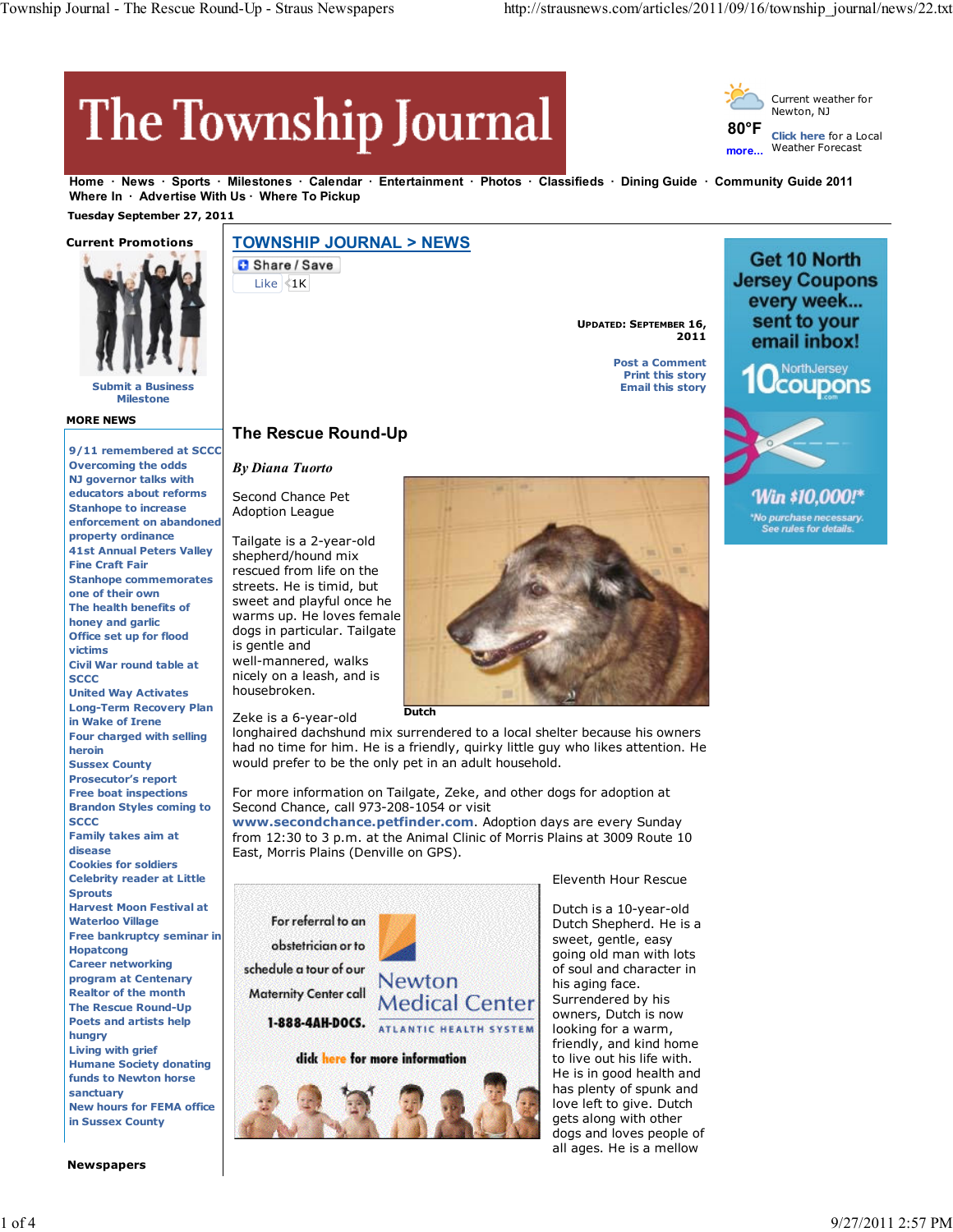The Chronicle The Photo News

The Warwick Advertiser

The Advertiser News (North)

The Advertiser News (South)

The Sparta Independent

The Township Journal

The West Milford Messenger

The Pike County Courier Have a house steeped in more than just personal history? Click here and tell us about your historical house!

### **Special Sections**

**Golf Country 2011 Horse Country North 2010 Horse Country South 2010**

#### **Services**

Subscribe RSS Subscribe E-Mail Subscribe Contact Us Submit a Classified Submit a Letter Submit a Press Release or Announcement Submit a Business Milestone

## **Search the archives**

**Find an archived article. Advanced search form** old fellow that he would fit well into any home situation, including with first time dog owners.

Shiloh is a 9-year-old Husky/German Shepherd mix. She weighs about 50 pounds and had lots of land to run around at her previous home. Shiloh was attacked by a bear at one time and while fine now, she takes a daily aspirin just to ease some pain. She's an active girl who also enjoys napping in bed. Shiloh is good with cats, but can be dog selective at times; she has lived with other dogs in the past, however. Shiloh is housetrained and loves people and car rides.

To learn more about Dutch, Shiloh, or other pets for adoption at Eleventh Hour Rescue, visit **www.ehrdogs.org**, email **eleventhhrrescue@aol.com**, or call 973-664-0865.

Paws 2 Your Heart

Georgia is a 2 1/2-year-old Jack Russell/Pug mix. She is a sweet little ball of energy, about 15 pounds and full grown. Crate trained, house trained, and knows sit command. Georgia loves kids and other dogs; she would do great in a home that has children and a fenced yard for her to run around in.

Grant is a 5-month-old Black Lab mix (about 40 to 50 pounds full grown). He's very sweet and extremely mellow for being so young. He is crate trained, leash trained, and about 90 percent housebroken. He loves to play, but he'd rather sit on the sofa giving kisses and cuddle time. Grant is great with kids, other dogs, and cats.

For more information on Georgia, Grant, and other dogs for adoption at Paws 2 Your Heart, visit **www.paws2yourheartrescue.org** or call 973-271-6897.

## BARKS

On Saturday, Sept. 17 from 9 a.m. to 12 p.m., BARKS will host an adoption day in conjunction with "Shred Day to Save a Stray" at the Byram Pound. Bring you sensitive paper to be shred for only \$7 per box or bag. Another adoption day will take place on Sunday, September 25 from 11 a.m. to 3 p.m. at Pet Goods, Commerce Boulevard in Roxbury.

On Oc. 15 and 16, join BARKS at Wild West City from 9 a.m. to 5 p.m. for their semi-annual garage sale. Donations will be accepted at Wild West City on Oct. 13 and 14 from 10 a.m. to 6:30 p.m. Call 973-786-5763 or visit **www.barksinc.com/garagesale.html** for more information.

One of BARKS' cats looking for a home is Miles. He is very affectionate; loves to be petted and really enjoys having his back rubbed. Miles can be a little anxious, but is always sweet and would really thrive in a home of his own.

For more information on Miles or other pets for adoption at BARKS, call 973-300-3185 or visit **www.barksinc.com**.

rescues in need of volunteers, donations or loving homes:

Animal Rescue Service (Fredon) - for dogs and cats **www.petfinder.com/shelters/NJ614.html** or 973-300-5959

BARKS (Byram) - for cats and dogs- **www.barksinc.com** or 973-300-3185

CLAWS Cat Rescue & Adoption Shelter of Sussex, Inc. (Augusta) - for cats **clawscatshelter.com** or 973-875-8540

Eleventh Hour Rescue (Rockaway)- for dogs - **www.ehrdogs.org** or 973-664-0865

Father John's Animal House (Lafayette) - for cats and dogs -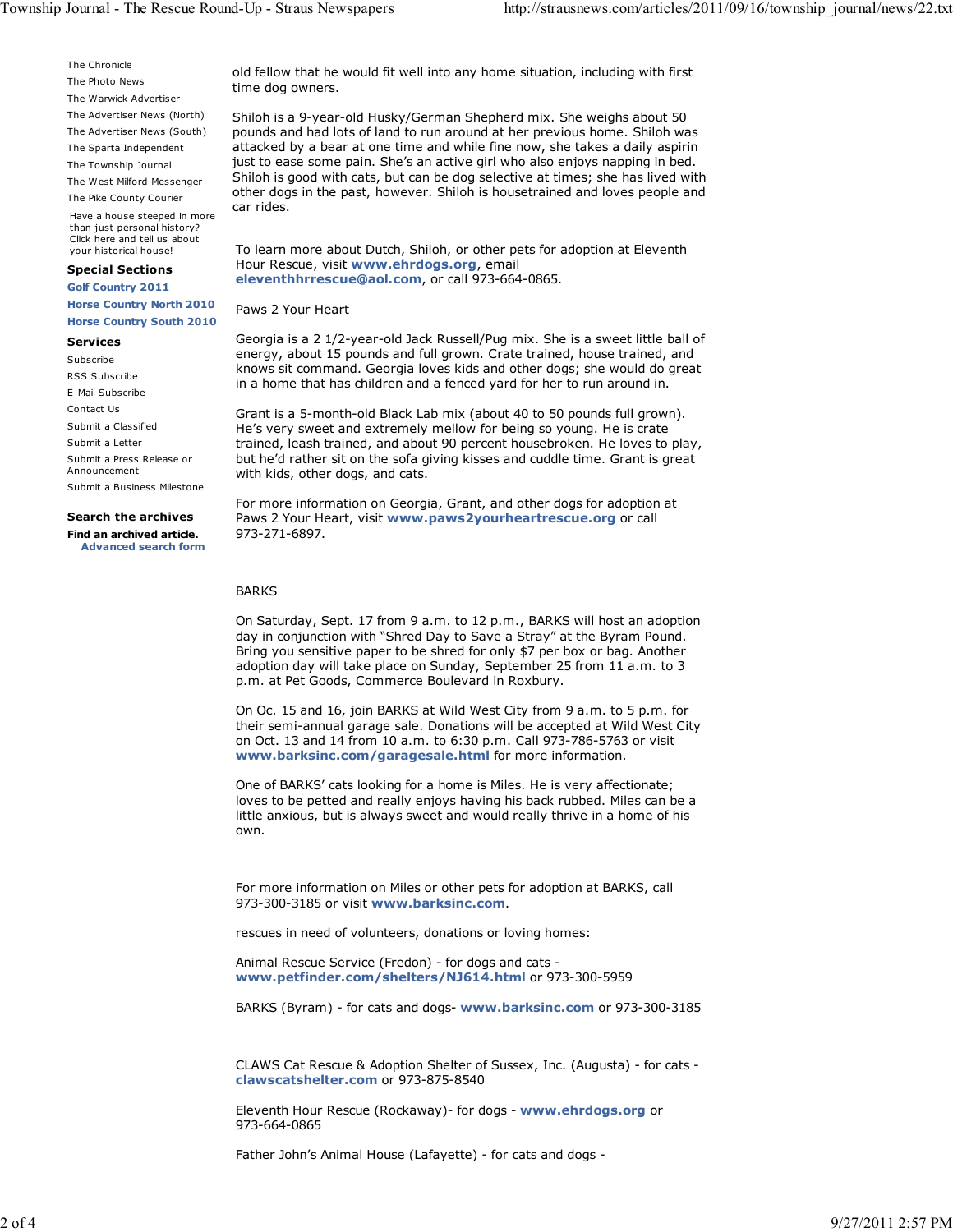| www.sussex.petfinder.org or 973-300-5909                                                                                                                                                                                                                                         |
|----------------------------------------------------------------------------------------------------------------------------------------------------------------------------------------------------------------------------------------------------------------------------------|
| Hippity Hop Rabbit Rescue (Somerville) - for rabbits -<br>www.hippityhoprabbitrescue.com or 973-393-2922                                                                                                                                                                         |
|                                                                                                                                                                                                                                                                                  |
| Horse Rescue United, Inc. (Allentown) for horses of all breeds-<br>www.horserescueunited.org or 609-481-8561                                                                                                                                                                     |
| K.I.S.S. (Kitties In-need-of Someone Special, Inc.) (Hopatcong) - for cats -<br>www.kiss.petfinder.com or 973-670-2481                                                                                                                                                           |
| Mylestone Equine Rescue (Phillipsburg) - for horses of all breeds -<br>www.mylestone.org or 908-995-9300                                                                                                                                                                         |
| Noah's Ark Animal Welfare Association (Ledgewood)- for cats and dogs -<br>www.noahsarknj.org or 973-347-0378                                                                                                                                                                     |
| One Step Closer Animal Rescue (O.S.C.A.R.) (Sparta) - for cats and dogs -<br>www.petfinder.com/shelters/NJ133.html or 973-652-3969                                                                                                                                               |
| Operation Sanctuary (Landing) - for cats - www.operationsanctuary.org<br>or 610-628-9160                                                                                                                                                                                         |
| Paws 2 Your Heart (Lafayette) - for cats and dogs -<br>www.paws2yourheartrescue.org or 973-271-6897                                                                                                                                                                              |
| Pet Adoption League (Hackettstown) - for dogs and cats-                                                                                                                                                                                                                          |
| www.palpets.org or 973-584-0095                                                                                                                                                                                                                                                  |
| ReRun, Inc. (Helmetta) - for Thoroughbred horses - www.rerun.org or<br>732-521-1370                                                                                                                                                                                              |
| Safe Haven Rabbit Rescue (Clinton) - for rabbits- www.safehavenrr.org<br>or 973-238-0814                                                                                                                                                                                         |
| Safe Hounds Beagle Rescue, Inc. (Sparta) - for beagle dogs -<br>www.safehounds.com or 973-729-8431                                                                                                                                                                               |
| Second Chance Pet Adoption League (Oak Ridge) - for dogs -<br>www.secondchance.petfinder.com or 973-208-1054                                                                                                                                                                     |
| St. Hubert's Animal Welfare Center (Madison) - for cats and dogs -<br>www.sthuberts.org or 973-377-2295                                                                                                                                                                          |
| Under My Wing Avian Refuge (Wantage) - for exotic birds -<br>www.exoticbirdsrefuge.org or 973-702-7770                                                                                                                                                                           |
| If you have or know of a local animal rescue that should be featured in an<br>upcoming Rescue Round-Up, contact Diana Tuorto at<br>lunar aradia@yahoo.com.                                                                                                                       |
| <b>Print this story</b><br><b>Email this story</b>                                                                                                                                                                                                                               |
|                                                                                                                                                                                                                                                                                  |
| Post a comment about this story. Be sure to include your name and email to submit a<br>comment. Please note that email addresses are for internal use only and will not be displayed<br>or shared. You can find a copy of our privacy policy in the terms of service link below. |
| Name:                                                                                                                                                                                                                                                                            |
| Email:                                                                                                                                                                                                                                                                           |
| (optional)<br>Comments:                                                                                                                                                                                                                                                          |